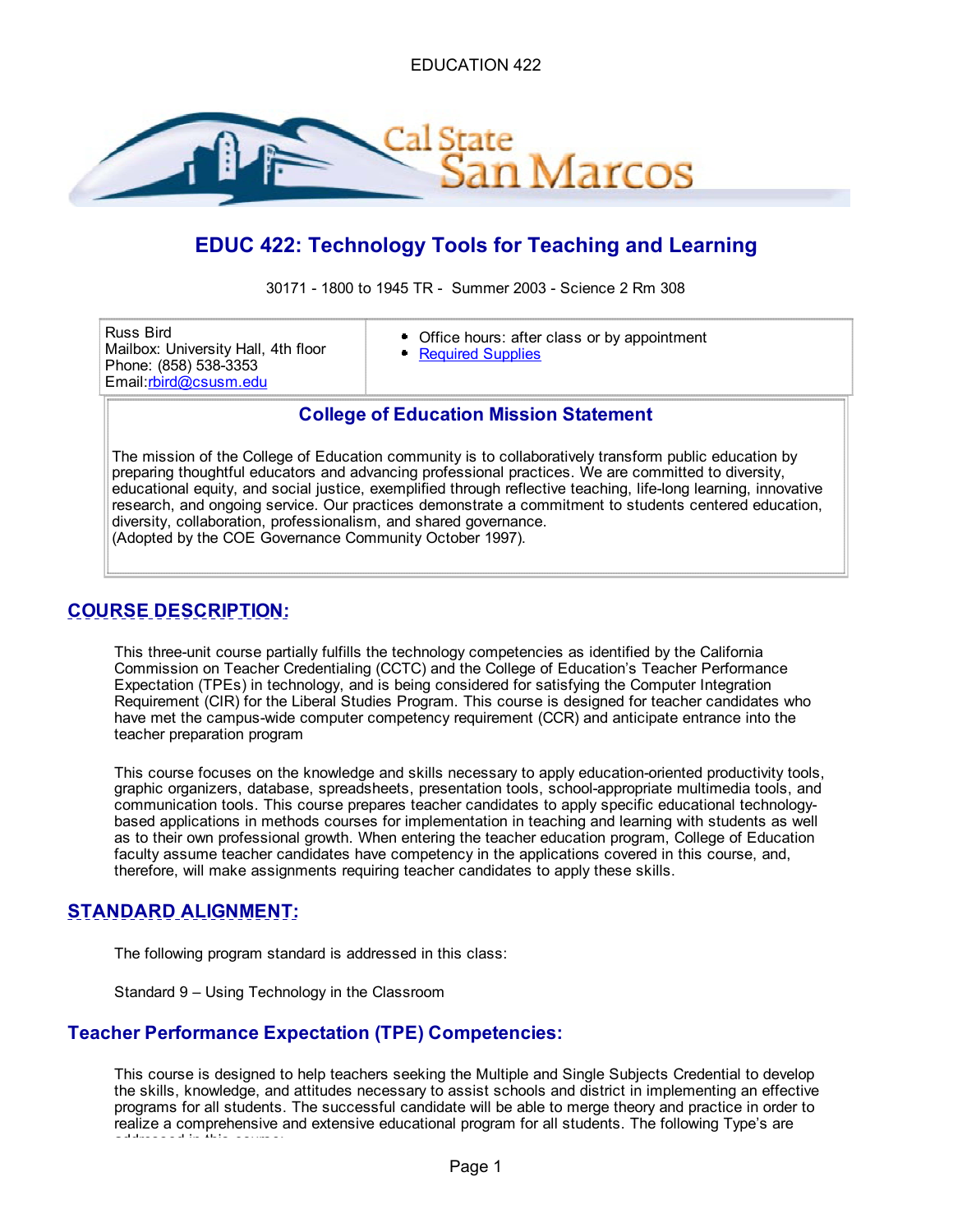addressed in this course.

### **Primary Emphasis**

TPE 14 CSUSM– Educational Technology

### **Secondary Emphasis:**

- TPE 4 Making Content Accessible
- TPE 5 Student Engagement
- TPE 6 Developmentally Appropriate Teaching Practices
- TPE 7 Teaching English Language Learners
- TPE 12 Professional, legal and ethical
- TPE 13 Professional Growth

## **National Educational Technology Standards for Teachers**

#### **I. TECHNOLOGY OPERATIONS AND CONCEPTS.**

Teachers demonstrate a sound understanding of technology operations and concepts. Teachers:

A. demonstrate introductory knowledge, skills, and understanding of concepts related to technology (as described in the ISTE National Education Technology Standards for Students)

B. demonstrate continual growth in technology knowledge and skills to stay abreast of current and emerging technologies

#### **IV. PRODUCTIVITY AND PROFESSIONAL PRACTICE.**

Teachers use technology to enhance their productivity and professional practice. Teachers:

A. use technology resources to engage in ongoing professional development and lifelong learning.

B. continually evaluate and reflect on professional practice to make informed decisions regarding the use of technology in support of student learning. C. apply technology to increase productivity.

D. use technology to communicate and collaborate with peers, parents, and the larger community in order to nurture student learning.

#### **V. SOCIAL, ETHICAL, LEGAL, AND HUMAN ISSUES.**

Teachers understand the social, ethical, legal, and human issues surrounding the use of technology in PK-12 schools and apply those principles in practice. Teachers:

A. model and teach legal and ethical practice related to technology use.

B. apply technology resources to enable and empower learners with diverse backgrounds, characteristics, and abilities.

C. identify and use technology resources that affirm diversity

- D. promote safe and healthy use of technology resources.
- E. facilitate equitable access to technology resources for all students.

### **COURSE OBJECTIVES**:

Teacher candidates will demonstrate competency in using a set of educational technology tools that are applied in teaching and learning within the credential program and used in public school settings.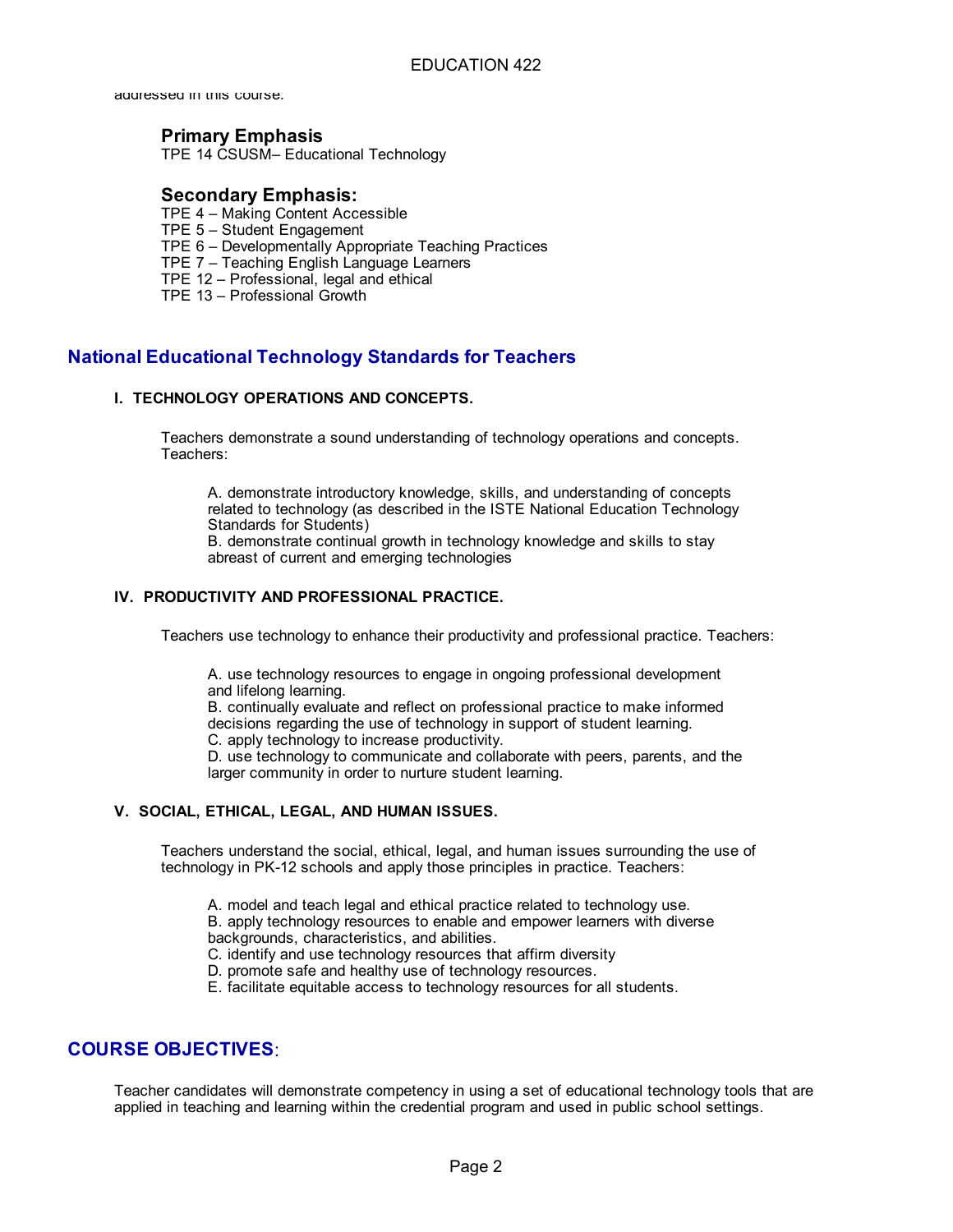## **PREREQUISITE**

The prerequisite for this course is completion of the campus-wide Computer Competency Requirement (CCR). This requirement can be fulfilled by successful completion of one of the following:

- Taking the CSUSM CCR assessment or equivalent course
- **Completion of an approved computer literacy course at the community college level.**

## **REQUIRED TEXT AND MATERIALS**

*Teachers Discovering Computers: Integrating Technology in the Classroom* (Shelly & Cashman) & Web site: www.scsite.com/tdc2/ This is a resources text that contains skill building information in the context of how a teacher can use the skills in teaching. There is a very information-rich, publisher-provided Web site associated with the text that provides additional practice and links to other resources.

- Zip Disk (PC formatted) Label with your name, class # and time
- Several CD-RWs (rewrite-able CD)
- Pay for Print Card: May be purchased in Academic Hall 202

## **Optional Resources**

- *Connecting Curriculum and Technology* (ISTE) This is a volume produced by the professional association that contains the educational technology standards for students at all levels as well as sample lessons on how that standards can be implemented in teaching content. This book will be referred to in other CSUSM-COE courses. Supporting Web site www.iste.org
- Flash disk (optional)

### **ASSESSMENT**

In order to successfully complete this course, the assignments must be completed with an acceptable level noted on assignment rubrics. In addition to the assignments described below, performance assessment on the teacher candidate's ability to perform tasks using the software will be assessed. Because the content of this course contributes to passage of multiple TPEs, successful completion is imperative. Failure to successfully complete this course will prohibit a teacher candidate from continuing in the program beyond the first semester. The percentage of weight of each assignment is noted next the description of the topic.

The following themes will be address in the process of the course. Assignments relating to demonstrating competency in operating each of the educational tools will be assessed. Descriptions of the assignments will be available on the course Web site.

#### **Theme One: Portfolio 30%**

- Saving, naming and managing files
- **Ethics and Copyright, Safety**
- **Linking to web and between documents**
- Using Help functions
- Reflections
- ISTE standards/Teacher Performance Expectations
- Homework: Because of the interactive nature of the class, students will be expected to have their assignments completed and turned in on time. Late assignments will only be accepted if there are extenuating circumstances approved by the instructor.

#### **Theme Two: Education Specific Software 30%**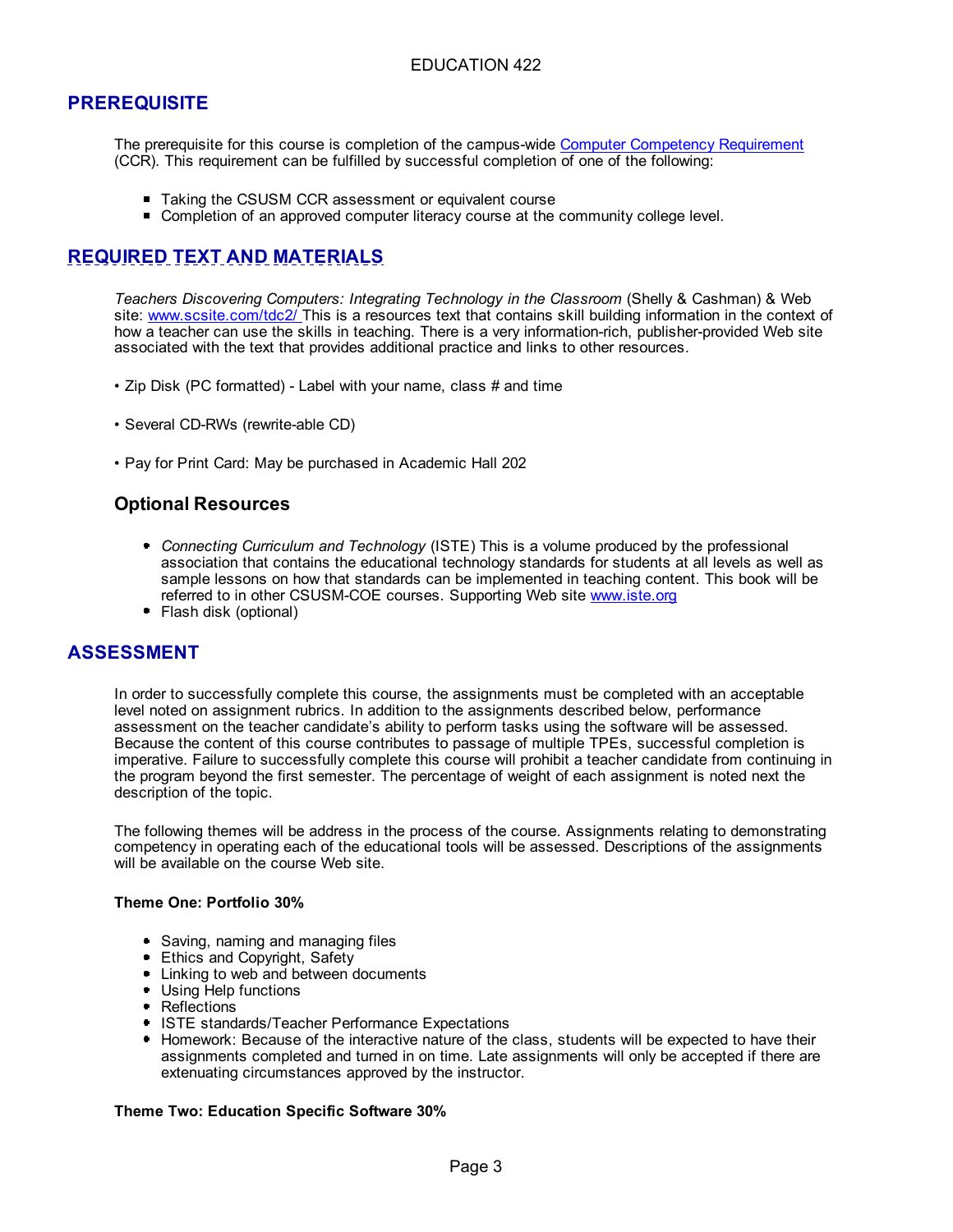- **Multimedia: PowerPoint**
- **Inspiration**
- Kidspiration
- **Hyperstudio**
- Kid Pix
- **•** Timeliner
- Variety of other software
- Homework: Because of the interactive nature of the class, students will be expected to have their assignments completed and turned in on time. Late assignments will only be accepted if there are extenuating circumstances approved by the instructor.

#### **Theme Three: Productivity & Proffessional Practice 30%**

- **Internet: Searching**
- Email
- **Word: Formatting**
- Spreadsheet
- Database
- PowerPoint
- WebCT
- Homework: Because of the interactive nature of the class, students will be expected to have their assignments completed and turned in on time. Late assignments will only be accepted if there are extenuating circumstances approved by the instructor.

#### **Class Investment (Attendance, participation and attitude) 10%**

Your investment in this class is demonstrated through regular, prompt class attendance and participation; through active, constructive and creative contributions (both online and in class); and through participation in cooperative collaborative learning.

|  | Grading is calculated on the standard of |  |  |  |
|--|------------------------------------------|--|--|--|
|--|------------------------------------------|--|--|--|

| $94 - 100 = A$  | $80 - 83 = B$   | $70 - 73 = C$  |
|-----------------|-----------------|----------------|
| $90 - 93 = A$   | $77 - 79 = C +$ | $60 - 69 = D$  |
| $87 - 89 = B +$ | 74 - 76 = C     | below $60 = F$ |
| $84 - 86 = B$   |                 |                |

### **Attendance Policy**

Due to the dynamic and interactive nature of this course, all students are expected to attend specifically designated classes and communicate regularly with email study groups and instructor to participate in learning activities. Attendance is measured by the degree of active participation both online and in class, the quality of lab work assignments, and the degree of investment as evidenced by positive interaction with instructor and peers. Should the student have extenuating circumstances, s/he should contact the instructor as soon as possible.

### **Plagiarism and Cheating**

Please be sure to read and understand the university policy on plagiarism and cheating, as it will be strictly enforced. Academic dishonestly will not be tolerated and will result in a failing grade for this course and will be reported to the University.

## **Authorization to Teach English Language Learner**

The CSUSM credential program has been specifically designed to prepare teachers for the diversity of